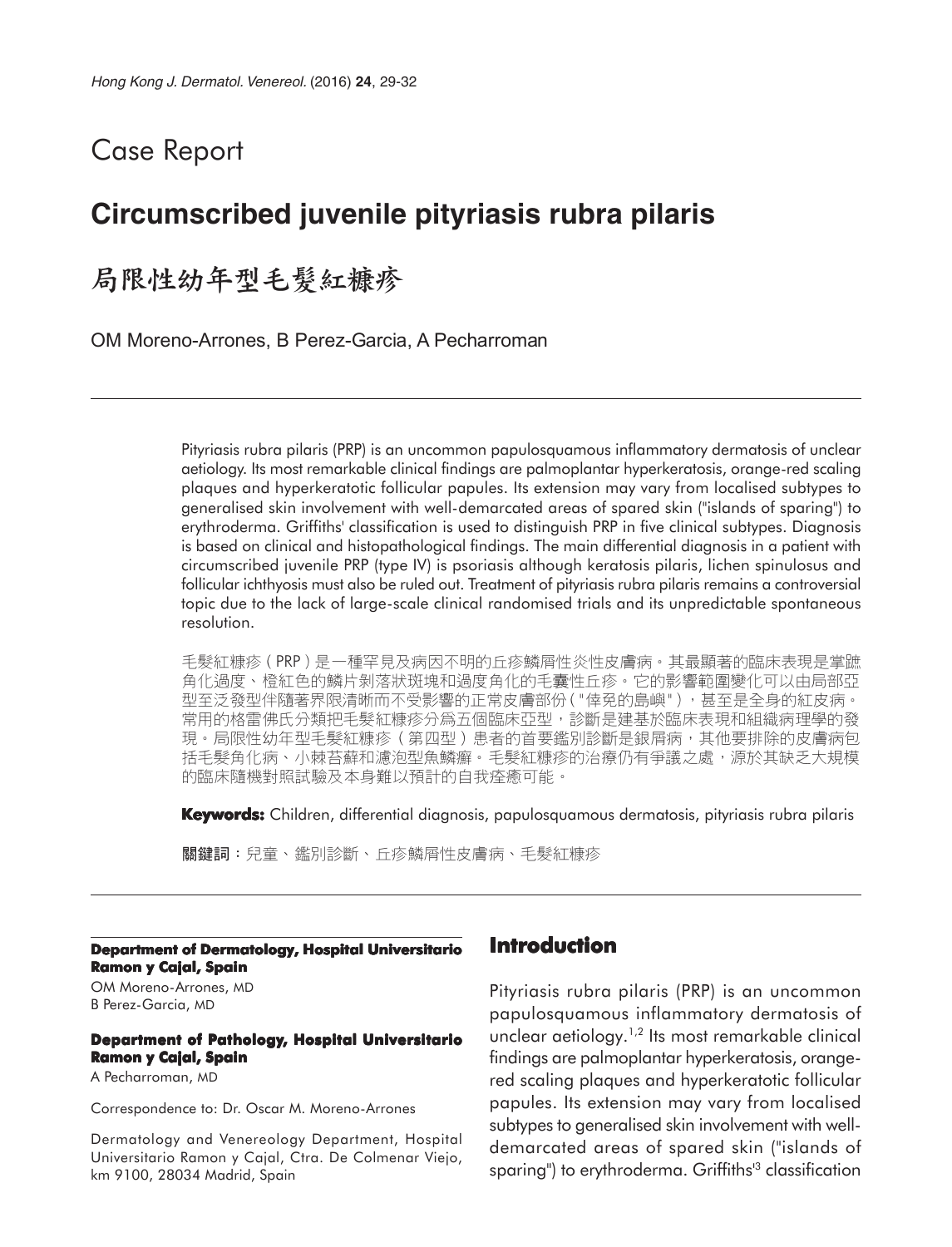is used to distinguish PRP in five clinical subtypes according to the age of onset, duration and clinical presentation of the disease. Recently; a sixth subtype, associated to HIV, was added.<sup>4</sup> Whereas type I PRP is the most frequent presentation, type III and IV are much more common in children. $1$ 

### **Case report report**

A previously healthy 3-year-old Maghrebian boy presented with a two-month history of non-pruritic cutaneous lesions on both hands, feet and knees. Physical examination revealed a waxy orange-red palmoplantar hyperkeratosis with fissures (Figure

1). On both knees and ankles erythematous scaly plaques were present (Figure 2). An orange-red waxy keratoderma affected the soles (Figure 3). "Nutmeg grater" sign was present on the back of the proximal phalanges of the fingers (Figure 4). The mucosa, nails and elbows were spared. Biopsy specimens were obtained from representative lesions of the left knee. Histopathological examination revealed papillomatosis with marked hyperkeratosis, alternating orthokeratotic and parakeratotic areas. Dermal capillaries were dilated and a mild mononuclear inflammatory cell infiltrate was present (Figure 5). A diagnosis of type IV PRP was made based on the clinical and histopathological findings. Therapy was initiatied

**Figure 1.** Waxy orange-red palmoplantar hyperkeratosis with fissures.

Figure 2. Erythematous scaly plaques on both knees.





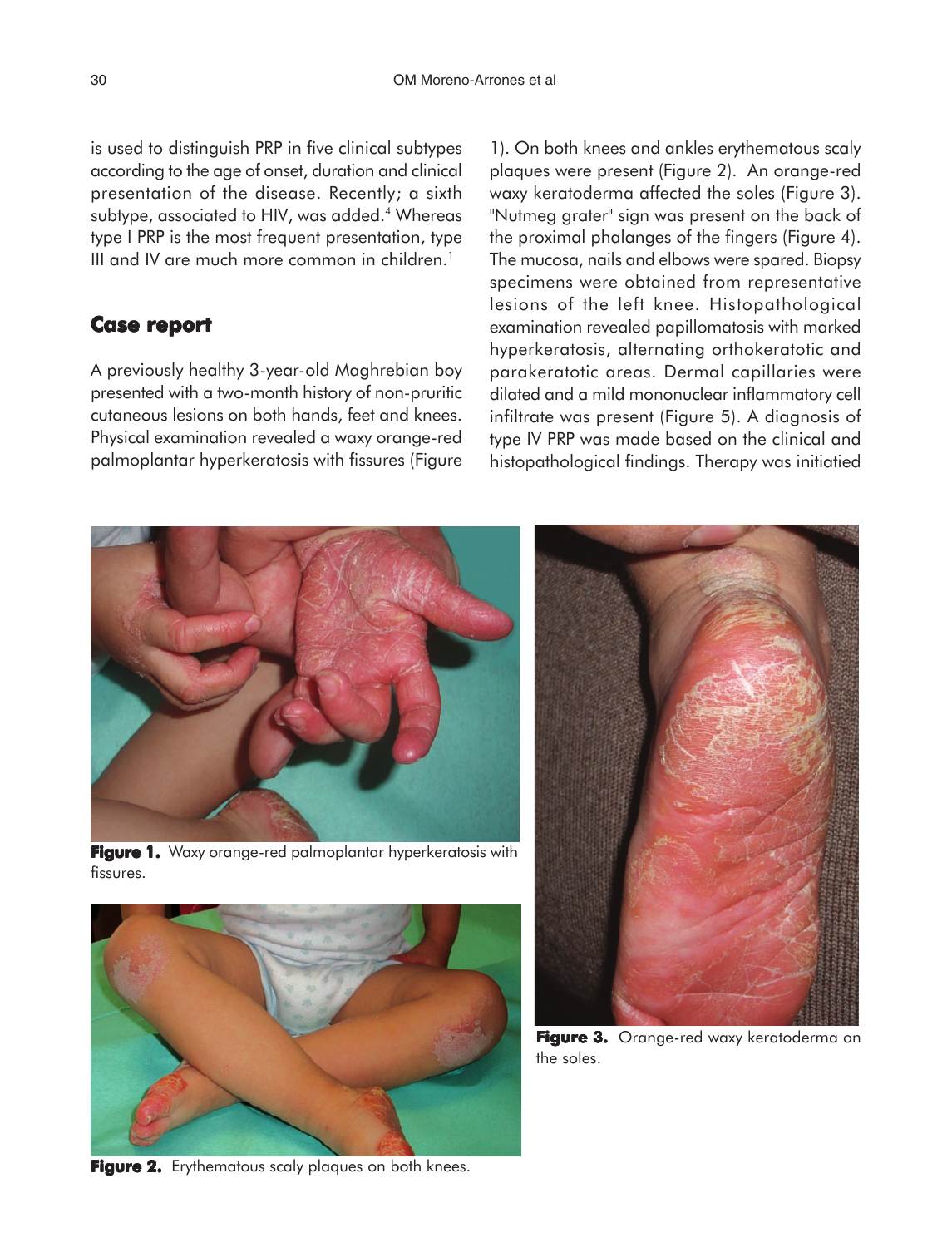with medium potency topical corticosteroid. The patient was symptom-free four months after the introduction of treatment. One year later, there was no relapse of the condition at the follow-up visit.

### **Discussion**

Type IV PRP (circumscribed juvenile) represents approximately 25% of PRP.<sup>1</sup> It has a relapsing and remitting unpredictable course and very rarely



Figure 4. "Nutmeg grater" sign.



**Figure 5.** Papillomatosis with marked hyperkeratosis, alternating orthokeratotic and parakeratotic areas. Dermal capillaries are dilated and a mild mononuclear inflammatory cell infiltrate is present (H & E, x 20).

progresses to erythroderma. It has been published that a third of patients affected with this PRP subtype achieve disease remission within three years.<sup>5</sup>

It typically affects the elbows and knees, appearing as follicular hyperkeratotic papules that tend to coalesce. In addition, palmoplantar hyperkeratosis is not an uncommon finding. Its age of onset is usually before the adolescence.

Psoriasiform dermatitis with alternating vertical and horizontal ortho- and parakeratosis in a checkerboard pattern is a characteristic histopathological finding of PRP. Acanthosis, spongiosis and a mild lymphohistiocytic inflammatory cell infiltrate in dermis might be present.<sup>6</sup>

The main differential diagnosis in a patient with circumscribed juvenile PRP is psoriasis although keratosis pilaris, lichen spinulosus and follicular ichthyosis must also be ruled out.

Treatment of pityriasis rubra pilaris remains a controversial topic due to the lack of large-scale clinical randomised trials and its unpredictable spontaneous resolution.7 For localised disease, topical treatment with corticosteroids, vitamin D analogues and calcineurin inhibitors are generally the mainstays of treatment. Systemic drugs such as isotretinoin, methotrexate, ciclosporin, azathioprine, ustekinumab and TNF-alpha inhibitors are usually reserved for recalcitrant and severe disease. Although PRP may be exacerbated by ultraviolet exposure, it has been reported that some patients may respond to phototherapy.<sup>8</sup>

## **Conclusion**

Pityriasis rubra pilaris is a rare skin condition that may affect children. As psoriasis is its main differential diagnosis, a histopathological study is mandatory. Similar to psoriasis, its evolution is unpredictable and thus the patient might require chronic treatment.